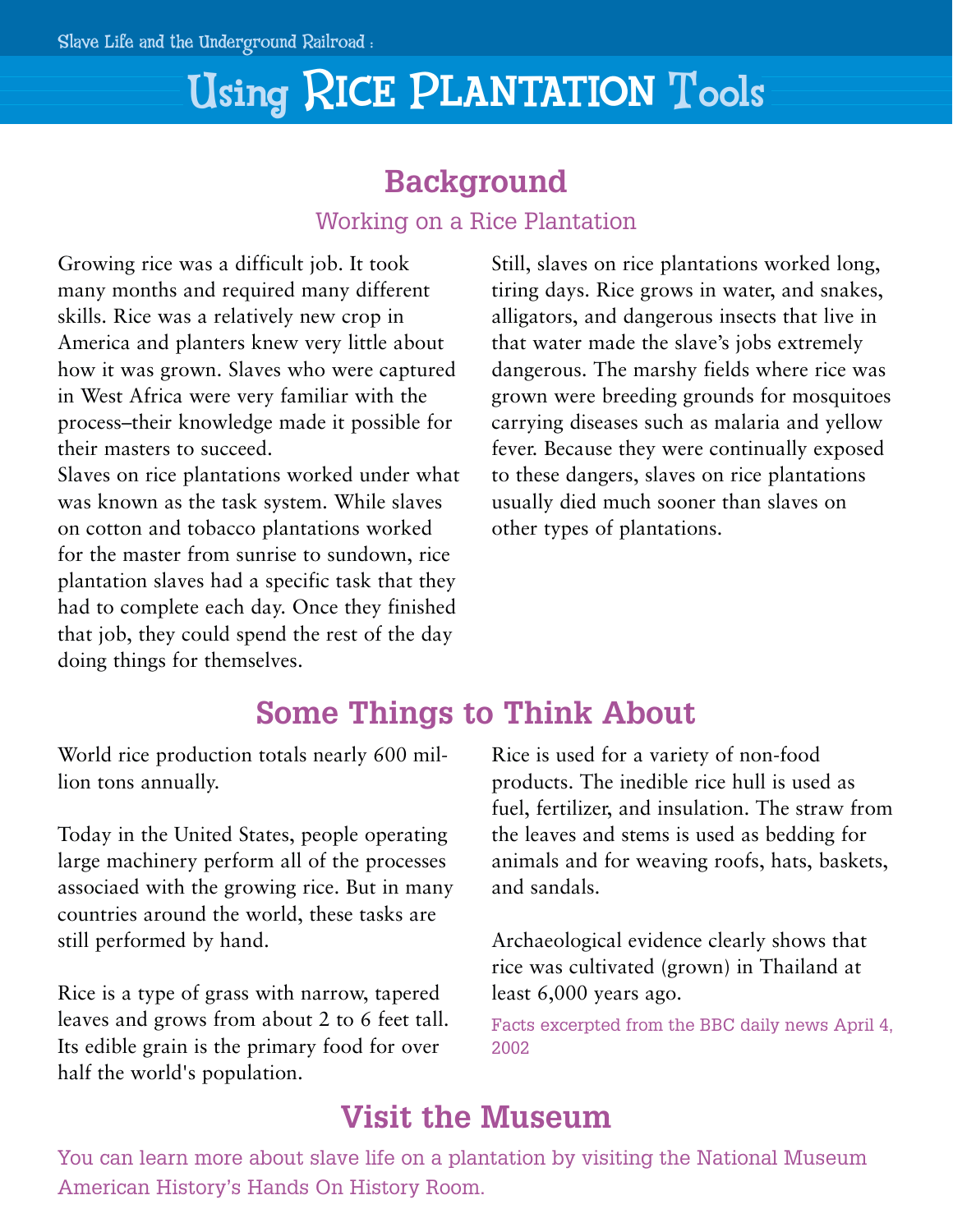## **How Was It Used?**

Historians learn about the past by studying objects. See what you can learn about life on a rice plantation by studying photographs of three objects and trying to figure out how they were used. When you're done, compare your descriptions to our answers.



### **Object 1**

#### What was this tool used for?

- **Clue 1:** After the rice was harvested, this object was used to separate the grains of rice from the stalks that they grew on. This process is called threshing.
- **Clue 2:** This wooden object is 3 feet long and weighs 25 pounds. The piece of wood on the top is attached to the pole on the bottom with a piece of leather.

Describe how you think this tool was used: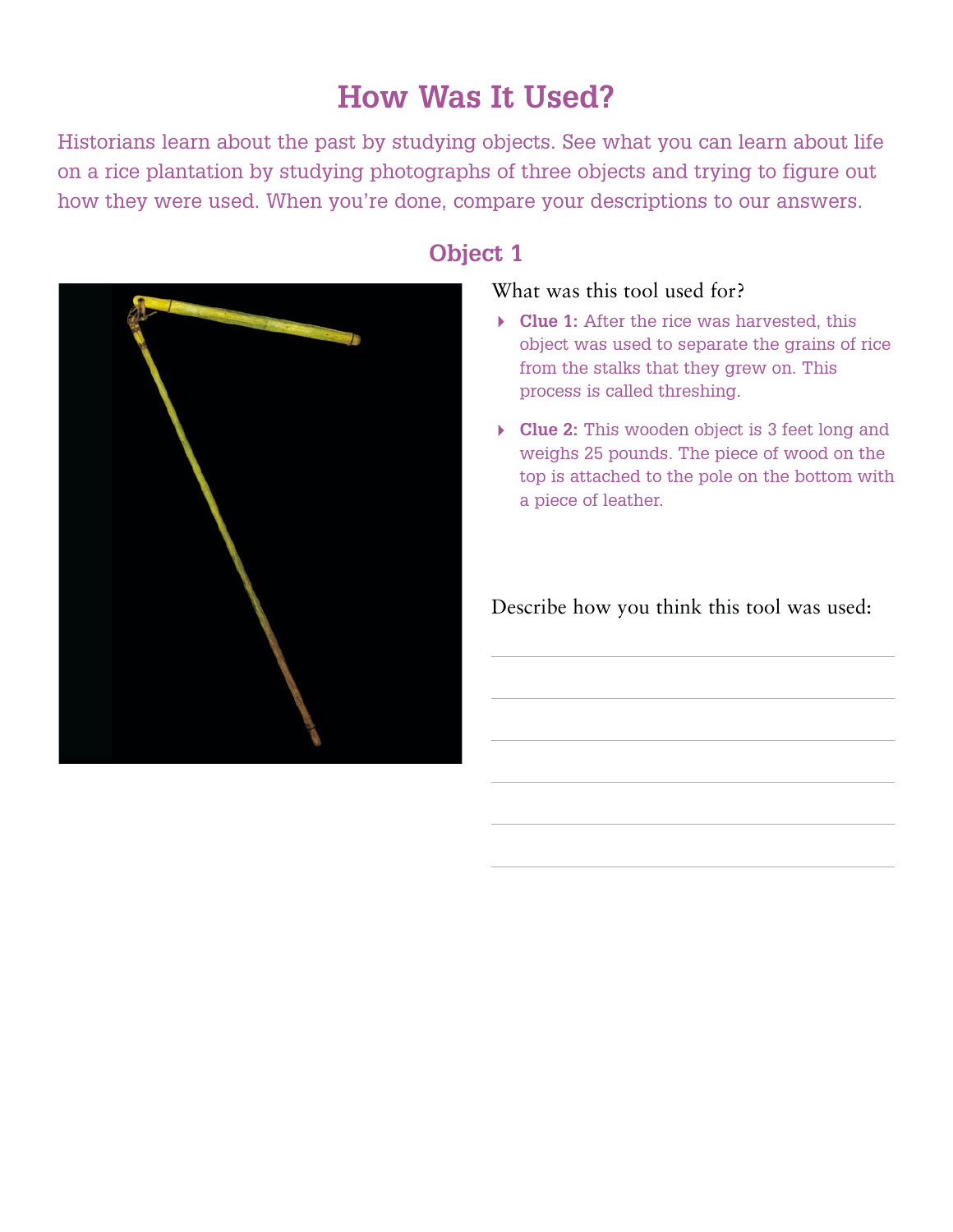## **How Was It Used?**

### **Object 2**



Describe how you think this tool was used:

After the rice had been threshed, slaves took it away in baskets like this and performed the next stage of processing. How was it used?

- **Clue 1:** It is wide and flat.
- **Clue 2:** It was used outside.



Describe how you think this tool was used:

### **Object 3**

After the tough brown husk was removed from each grain of rice, plantation owners could sell their rice for a much higher price. How was this tool used?

- **Clue 1**: It was very important to be gentle with the rice so that the grains didn't break.
- **Clue 2**: Using this tool was one of the most skilled jobs on the plantation.